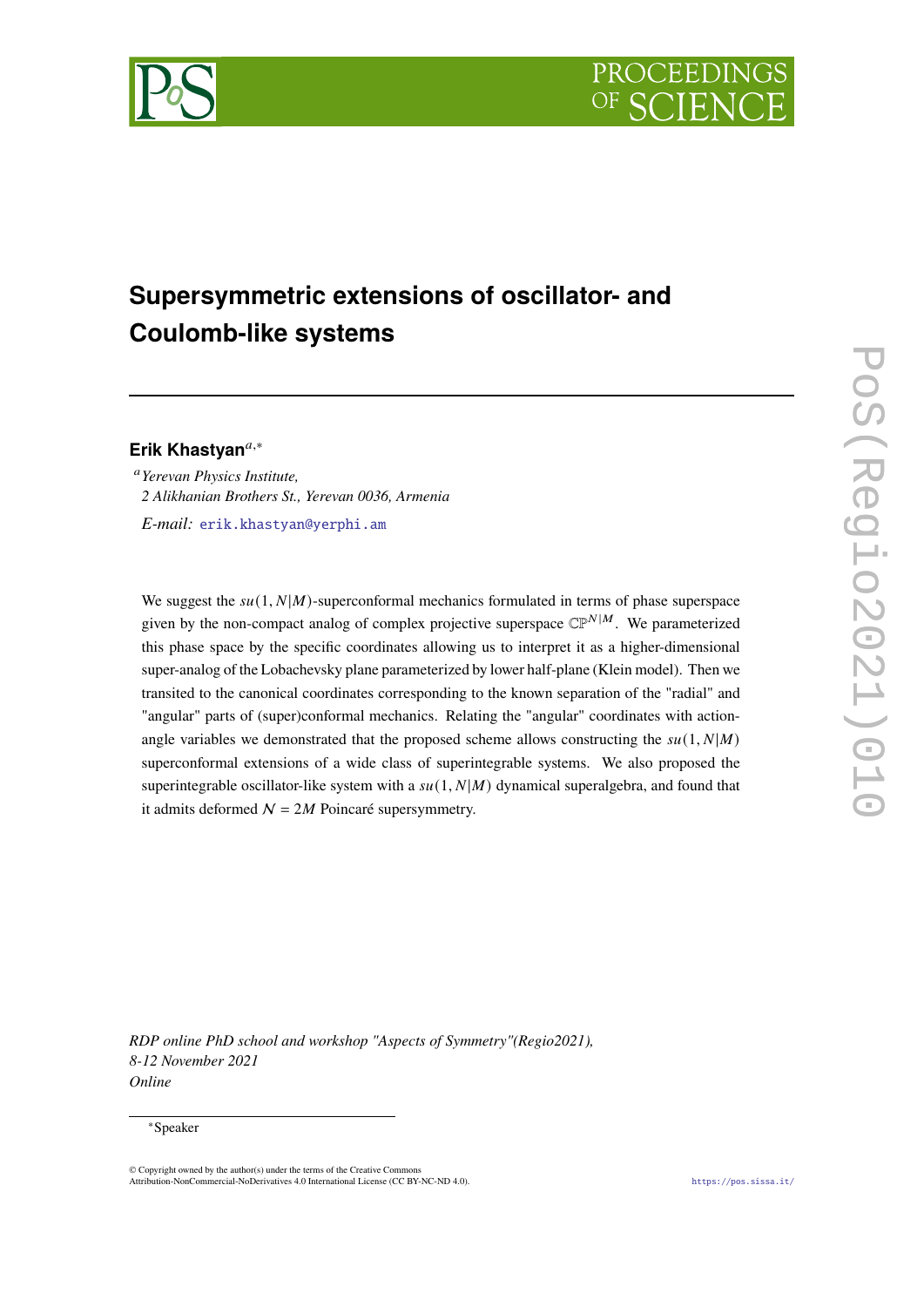# **1. Introduction**

Kähler manifolds are Hermitian manifolds which possesses the symplectic structure obeying specific compatibility condition with Riemann (and/or complex) structure [\[1\]](#page-9-0). Being highly common objects in almost all areas of theoretical physics, these manifolds usually appear as configuration spaces of the particles and fields, thought they could be considered as a phase spaces of Hamiltonian systems.

On the other hand, there were some indications that Kähler phase spaces can be useful for the study of conventional Hamiltonian systems, i.e. for the systems formulated on cotangent bundle of Riemann manifolds. A very simple example of such system is one-dimensional conformal mechanics formulated in terms of Lobachevsky plane ("noncompact complex projective plane") played the role of phase space [\[4\]](#page-10-0). Such description, besides elegance, allows to immediately construct its  $N = 2M$  superconformal extension associated with  $su(1.1|M)$  superalgebra. In the recent paper a similar formulation of some higher-dimensional systems was given [\[6\]](#page-10-1) in terms of  $su(1,N)$ symmetric Kähler phase space which can be considered as a non-compact version of complex projective space. Relating the angular coordinates and momenta with the action-angle variables of the angular part of the integrable conformal mechanics, we describe all symmetries of the generic superintegrable conformal-mechanical systems in terms of the powers of the  $su(1,N)$  isometry generators. Then we consider the maximally superintegrable generalizations of the Euclidean oscillator/Coulomb systems and expressed all the symmetries of these superintegrable systems via  $su(1,N)$  isometry generators as well. However, the supersymmetrization aspects of that system was not considered there at all. While we had strong suspect that replacing concompact projective space by its supergeneralization we can construct their N-extended superconformal extensions of the systems considered there, as it was done in [\[4\]](#page-10-0) for one-dimensional case. Present paper is based on [\[5\]](#page-10-2) and [\[6\]](#page-10-1). We construct the superanalogs of the maximally superintegrable generalizations of the Euclidian oscillator/Coulomb systems considered in [\[6\]](#page-10-1) as follows: we preserve the form of Hamiltonian expressed via generators of  $su(1.1)$  subalgebra but extend the phase space  $\widetilde{\mathbb{CP}}^N$  to phase superspace  $\overline{\mathbb{CP}}^{N|M}$ . As a result, we find that these superextensions reserves all symmetries of the initial bosonic Hamiltonians and get maximal set of functionally-independent fermionic integrals,i.e. they remains superintegrable in the sence of super-Liouville's theorem. We also find, that the constructed oscillator-like systems (in contrast with Coulomb-like ones) possess deformed  $N = 2M$  Poincaré supersymmetry, and express all the symmetries of these superintegrable systems via  $su(N.1)$  isometry generators as well.

# **2. Non-compact complex projective superspace**

Our goal is to study the systems on the Kähler phase space with  $su(N.1|M)$  isometry superalgebra. Let us parametrize the complex projective superspace with  $w, z^{\alpha}$  bosonic and  $\eta^A$  fermionic coordinates obeying the Poisson bracket relations

<span id="page-1-0"></span>
$$
\{w, \overline{w}\} = -A(w - \overline{w}), \quad \{z^{\alpha}, \overline{z}^{\beta}\} = iA\delta^{\alpha\overline{\beta}}, \quad \{\theta^A, \overline{\theta}^B\} = A\delta^{A\overline{B}},
$$
  

$$
\{w, \overline{z}^{\alpha}\} = A\overline{z}^{\alpha}, \quad \{w, \overline{\theta}^A\} = A\overline{\theta}^A.
$$
 (1)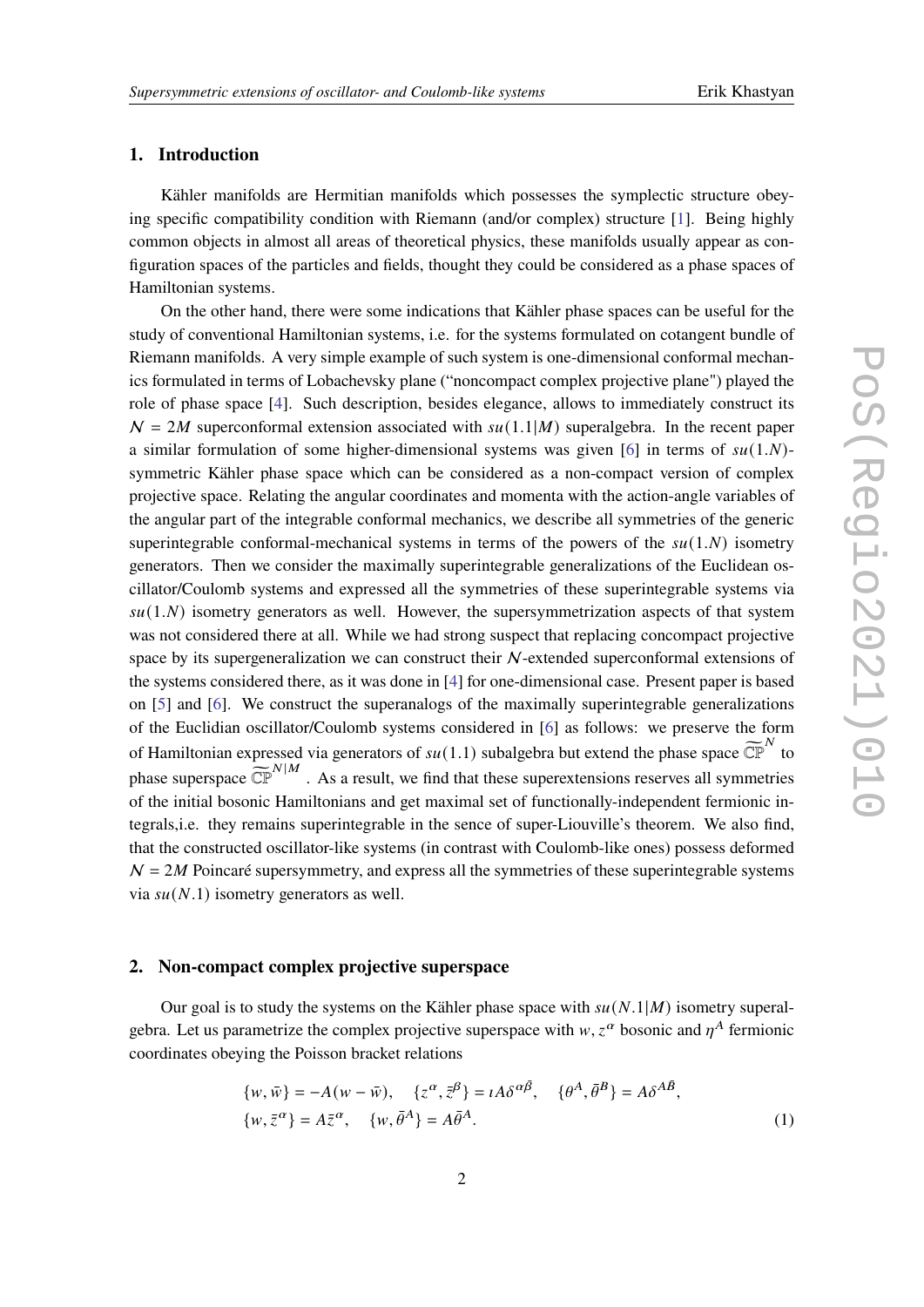where

$$
A := \frac{1}{g} \left( \iota(w - \bar{w}) - \sum_{\gamma=1}^{N-1} z^{\gamma} \bar{z}^{\gamma} + \iota \sum_{C=1}^{M} \theta^{C} \bar{\theta}^{C} \right), \tag{2}
$$

These Poisson brackets are associated with the supersymplectic structure

$$
\Omega = \frac{i}{g} \left[ \frac{1}{A^2} dw \wedge d\bar{w} - \frac{iz^{\alpha}}{A^2} dw \wedge d\bar{z}^{\alpha} - \frac{\theta^A}{A^2} dw \wedge d\bar{\theta}^A \right.\left. + \frac{i\bar{z}^{\alpha}}{A^2} dz^{\alpha} \wedge d\bar{w} + \left( \frac{g \delta_{\alpha\bar{\beta}}}{A} + \frac{\bar{z}^{\alpha} z^{\beta}}{A^2} \right) dz^{\alpha} \wedge d\bar{z}^{\beta} - \frac{i\bar{z}^{\alpha} \theta^A}{A^2} dz^{\alpha} \wedge d\bar{\theta}^A \left. - \frac{\bar{\theta}^A}{A^2} d\theta^A \wedge d\bar{w} + \frac{i\bar{\theta}^A z^{\alpha}}{A^2} d\theta^A \wedge d\bar{z}^{\alpha} - \left( \frac{ig \delta_{A\bar{B}}}{A} + \frac{\bar{\theta}^A \theta^B}{A^2} \right) d\theta^A \wedge d\bar{\theta}^B \right]. \tag{3}
$$

It is defined by the Kähler potential

<span id="page-2-3"></span><span id="page-2-2"></span><span id="page-2-1"></span><span id="page-2-0"></span>
$$
\mathcal{K} = -g \log(\iota(w - \bar{w}) - z^{\alpha} \bar{z}^{\alpha} + i \theta^A \bar{\theta}^A). \tag{4}
$$

In what follows we will call this space " noncompact projective superspace  $\widetilde{\mathbb{CP}}^{N|M}$  ". The isometry algebra of this space is  $su(N.1|M)$ .It is defined by the following Killing potentials

$$
H := v^N \bar{v}^N |_{J=g} = \frac{w \bar{w}}{A}, \quad K := v^0 \bar{v}^0 |_{J=g} = \frac{1}{A}, \quad D := (v^N \bar{v}^0 + v^0 \bar{v}^N) |_{J=g} = \frac{w + \bar{w}}{A}, \quad (5)
$$

$$
H_{\alpha} := \bar{v}^{\alpha} v^{N} |_{J=g} = \frac{\bar{z}^{\alpha} w}{A}, \quad K_{\alpha} := \bar{v}^{\alpha} v^{0} |_{J=g} = \frac{\bar{z}^{\alpha}}{A}, \quad h_{\alpha\bar{\beta}} := \bar{v}^{\alpha} v^{\beta} |_{J=g} = \frac{\bar{z}^{\alpha} z^{\beta}}{A}, \tag{6}
$$

$$
Q_A := \bar{\eta}^A v^N |_{J=g} = \frac{\bar{\theta}^A w}{A}, \quad S_A := \bar{\eta}^A v^0 |_{J=g} = \frac{\bar{\theta}^A}{A}, \quad \Theta_{A\bar{\alpha}} := \bar{\eta}^A v^\alpha |_{J=g} = \frac{\bar{\theta}^A z^\alpha}{A}, \tag{7}
$$

$$
R_{A\bar{B}} := i\bar{\eta}^A \eta^B |_{J=g} = i \frac{\bar{\theta}^A \theta^B}{A}.
$$
\n
$$
(8)
$$

Constructed super-Kähler structure can be viewed as a higher dimensional analog of the Klein model of Lobachevsky space, where the latter is parameterized by the lower half-plane. The generators [\(5\)](#page-2-0) define conformal subalgebra  $su(1.1)$  and are separated from the rest  $su(N.1)$  generators. Thus they can be interpreted as the Hamiltonian of conformal mechanics, the generator of conformal boosts and the generator of dilatation.

In the next section we will analize in details superconformal mechanics and its dynamical superalgebra, which is the isometry algebra defined by the generators  $(5)$ , $(6)$ , $(7)$ , $(8)$ .

# **3.**  $su(1, N|M)$  superconformal algebra

The generators (Killing potentials) [\(5\)](#page-2-0),[\(6\)](#page-2-1),[\(7\)](#page-2-2),[\(8\)](#page-2-3) form  $su(1, N|M)$  superalgebra ([\[5\]](#page-10-2)). Its explicit expression with separated  $su(1, 1)$  subalgebra is represented below. For the convenience it is divided into three sectors: "bosonic", "fermionic" and "mixed" ones.

## **"Bosonic" sector:**  $su(1, N) \times u(M)$  algebra

The bosonic sector is the direct product of the  $su(1, N)$  algebra defined by the generators [\(5\)](#page-2-0),[\(6\)](#page-2-1), and the  $u(M)$  algebra defined by the R-symmetry generators [\(8\)](#page-2-3). Explicitly, the  $su(1, N)$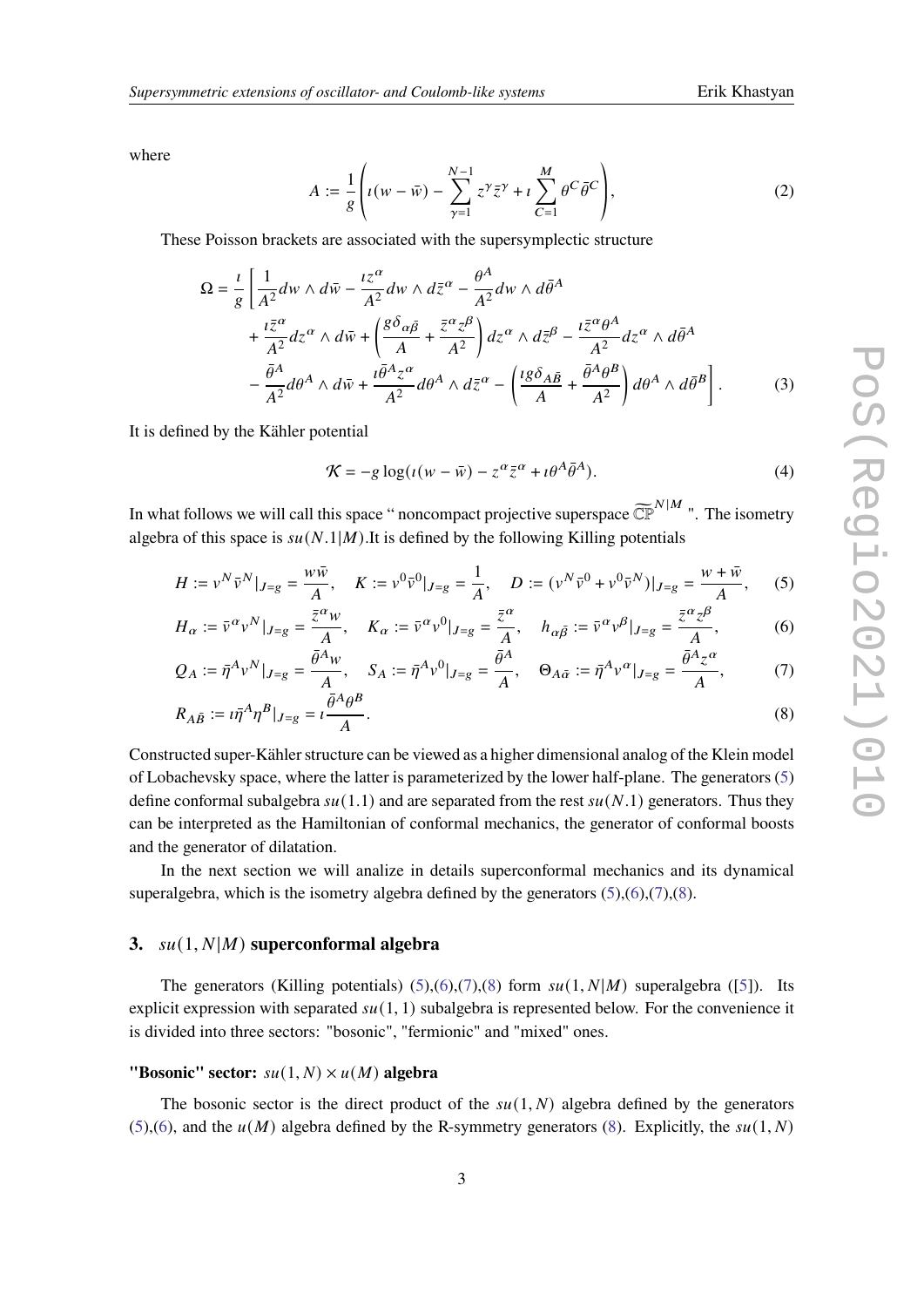algebra is given by the relations

$$
\{H, K\} = -D, \quad \{H, D\} = -2H, \quad \{K, D\} = 2K,\tag{9}
$$

$$
\{H, K_{\alpha}\} = -H_{\alpha}, \quad \{H, H_{\alpha}\} = \{H, h_{\alpha\bar{\beta}}\} = 0,
$$
\n(10)

$$
\{K, H_{\alpha}\} = K_{\alpha}, \quad \{K, K_{\alpha}\} = \{K, h_{\alpha\bar{\beta}}\} = 0,\tag{11}
$$

$$
\{D, K_{\alpha}\} = -K_{\alpha}, \quad \{D, H_{\alpha}\} = H_{\alpha}, \quad \{D, h_{\alpha\bar{\beta}}\} = 0,
$$
\n(12)

$$
\{K_{\alpha}, K_{\beta}\} = \{H_{\alpha}, H_{\beta}\} = \{K_{\alpha}, H_{\beta}\} = 0,\tag{13}
$$

$$
\{K_{\alpha}, \overline{K}_{\beta}\} = -\iota K \delta_{\alpha\bar{\beta}}, \quad \{H_{\alpha}, \overline{H}_{\beta}\} = -\iota H \delta_{\alpha\bar{\beta}}, \quad \{h_{\alpha\bar{\beta}}, h_{\gamma\bar{\delta}}\} = \iota (h_{\alpha\bar{\delta}} \delta_{\gamma\bar{\beta}} - h_{\gamma\bar{\beta}} \delta_{\alpha\bar{\delta}}), \tag{14}
$$

$$
\{K_{\alpha}, h_{\beta\bar{\gamma}}\} = -iK_{\beta}\delta_{\alpha\bar{\gamma}}, \quad \{H_{\alpha}, h_{\beta\bar{\gamma}}\} = -iH_{\beta}\delta_{\alpha\bar{\gamma}}, \quad \{K_{\alpha}, \overline{H}_{\beta}\} = h_{\alpha\bar{\beta}} + \frac{1}{2}(I - iD)\,\delta_{\alpha\bar{\beta}},\tag{15}
$$

where

<span id="page-3-0"></span>
$$
I := g + \sum_{\gamma=1}^{N-1} h_{\gamma\bar{\gamma}} + \sum_{C=1}^{M} R_{C\bar{C}}
$$
 (16)

The R-symmetry generators form  $u(M)$  algebra and commutes with all generators of  $su(1, N)$ :

$$
\{R_{A\bar{B}}, R_{C\bar{D}}\} = \iota(R_{A\bar{D}}\delta_{C\bar{B}} - R_{C\bar{B}}\delta_{A\bar{D}}), \quad \{R_{A\bar{B}}, (H; K; D; K_{\alpha}; H_{\alpha}; h_{\alpha\bar{\beta}})\} = 0. \tag{17}
$$

It is clear that the generators H, D, K form conformal algebra  $su(1, 1)$ , the generators  $h_{\alpha\bar{\beta}}$  form the algebra  $u(N - 1)$ , and all together - the  $su(1, 1) \times u(N - 1)$  algebra. Notice, that the generator *I* in [\(16\)](#page-3-0) defines the Casimir of conformal algebra  $su(1, 1)$ :

$$
I := \frac{1}{2}I^2 = \frac{1}{2}D^2 - 2HK.
$$
 (18)

Hence, choosing H as a Hamiltonian, we get that  $H_{\alpha}$ ,  $h_{\alpha\bar{\beta}}$ ,  $R_{A\bar{B}}$  define its constant of motion. Similarly, choosing the generator  $K$  as a Hamiltonian, we get that it has constants of motion  $K_{\alpha}, h_{\alpha\bar{\beta}}, R_{A\bar{B}}.$ 

### **"Fermionic" sector**

The Poisson brackets between fermionic generators [\(7\)](#page-2-2) have the form

$$
\{S_A, \overline{S}_B\} = K\delta_{A\overline{B}}, \quad \{Q_A, \overline{Q}_B\} = H\delta_{A\overline{B}}, \quad \{S_A, \overline{Q}_B\} = -iR_{A\overline{B}} + \frac{i}{2}(I - iD)\delta_{A\overline{B}},
$$
(19)

$$
\{\Theta_{A\bar{\alpha}}, \overline{\Theta}_{B\bar{\beta}}\} = R_{A\bar{B}}\delta_{\beta\bar{\alpha}} + h_{\beta\bar{\alpha}}\delta_{A\bar{B}}, \quad \{S_A, \overline{\Theta}_{B\bar{\alpha}}\} = K_{\alpha}\delta_{A\bar{B}}, \quad \{Q_A, \overline{\Theta}_{B\bar{\alpha}}\} = H_{\alpha}\delta_{A\bar{B}}, \tag{20}
$$

$$
\{S_A, S_B\} = \{Q_A, Q_B\} = \{\Theta_{A\bar{\alpha}}, \Theta_{B\bar{\beta}}\} = \{S_A, Q_B\} = \{S_A, \Theta_{B\bar{\alpha}}\} = \{Q_A, \Theta_{B\bar{\alpha}}\} = 0. \tag{21}
$$

Hence, the functions  $Q_A$  play the role of supercharges for the Hamiltonian H, and the functions  $S_A$ define the supercharges of the Hamiltonian given by the generator of conformal boosts  $K$ .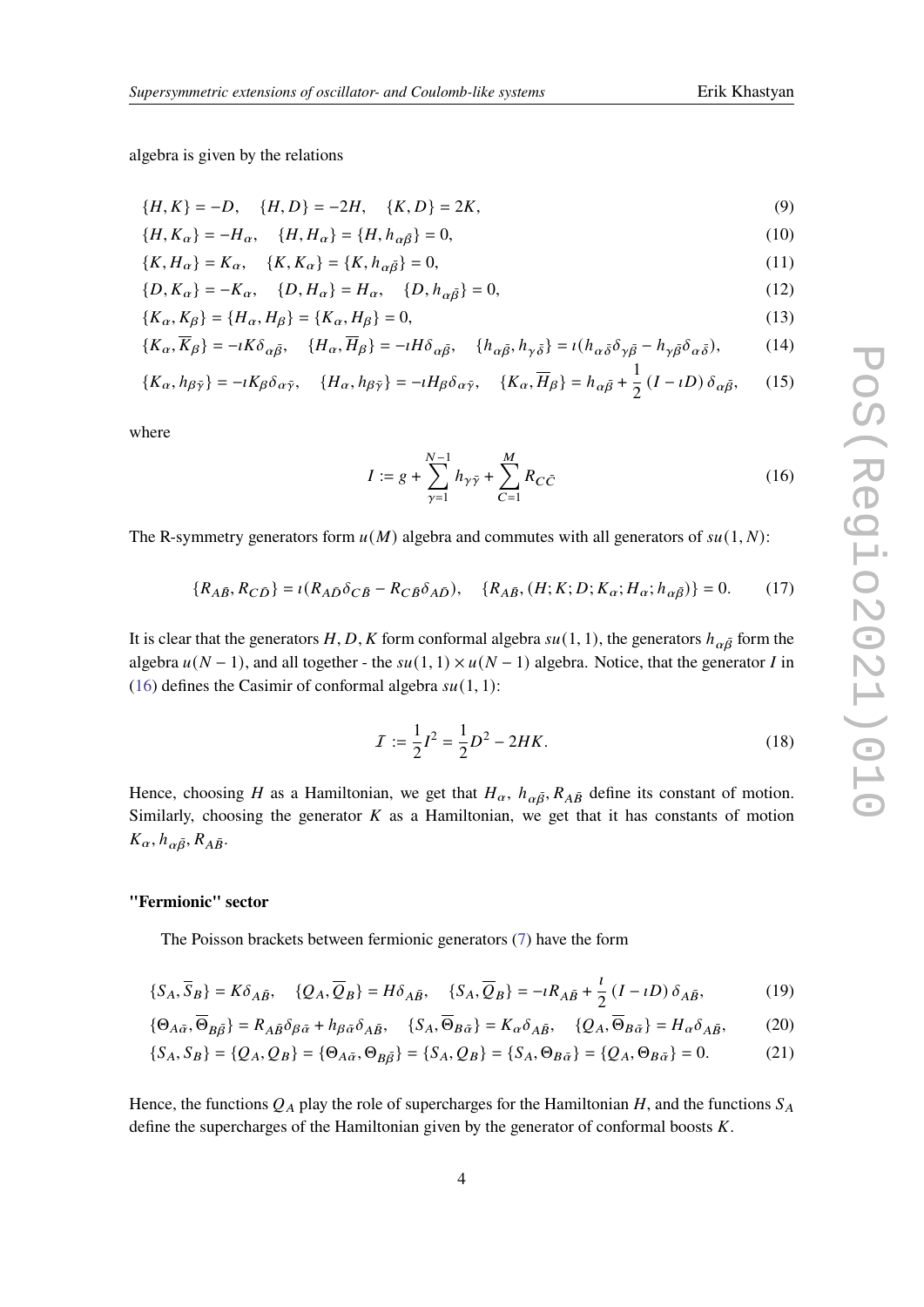### **"Mixed" sector**

The mixed sector is given by the relations

$$
\{H, Q_A\} = \{H, \Theta_{A\bar{\alpha}}\} = 0, \quad \{H, S_A\} = -Q_A,\tag{22}
$$

$$
\{K, S_A\} = \{K, \Theta_{A\bar{\alpha}}\} = 0, \quad \{K, Q_A\} = S_A,\tag{23}
$$

$$
\{D, S_A\} = -S_A, \quad \{D, Q_A\} = Q_A, \quad \{D, \Theta_{A\bar{\alpha}}\} = 0
$$
 (24)

$$
\{Q_A, \overline{K}_{\alpha}\} = -\Theta_{A\bar{\alpha}}, \quad \{Q_A, H_{\alpha}\} = \{Q_A, \bar{H}_{\alpha}\} = \{Q_A, \bar{K}_{\alpha}\} = \{Q_A, h_{\alpha\bar{\beta}}\} = 0,
$$
\n(25)

$$
\{S_A, \overline{H}_\alpha\} = \Theta_{A\bar{\alpha}}, \quad \{S_A, K_\alpha\} = \{S_A, \bar{K}_\alpha\} = \{S_A, H_\alpha\} = \{S_A, h_{\alpha\bar{\beta}}\} = 0,\tag{26}
$$

$$
\{\Theta_{A\bar{\alpha}}, K_{\beta}\} = iS_A \delta_{\beta \bar{\alpha}}, \quad \{\Theta_{A\bar{\alpha}}, H_{\beta}\} = iQ_A \delta_{\beta \bar{\alpha}}, \quad \{\Theta_{A\bar{\alpha}}, h_{\beta \bar{\gamma}}\} = i\Theta_{A\bar{\gamma}} \delta_{\beta \bar{\alpha}},
$$
\n
$$
\{\Theta_{A\bar{\alpha}}, \bar{H}_{\alpha}\} = \{\Theta_{A\bar{\alpha}}, \bar{K}_{\alpha}\} = 0,
$$
\n(27)

$$
\{S_A, R_{B\bar{C}}\} = -iS_B\delta_{A\bar{C}}, \quad \{Q_A, R_{B\bar{C}}\} = -iQ_B\delta_{A\bar{C}}, \quad \{\Theta_{A\bar{\alpha}}, R_{B\bar{C}}\} = -i\Theta_{B\bar{\alpha}}\delta_{A\bar{C}}.
$$
 (28)

Looking to the all Poisson bracket relations together we conclude that

- The bosonic functions  $H_\alpha$ ,  $h_{\alpha\bar{\beta}}$ , and the fermionic functions  $Q_A$ ,  $\Theta_{A\bar{\alpha}}$  commute with the Hamiltonian  $H$  and thus, provide it by the superintegrability property  $\frac{1}{1}$  $\frac{1}{1}$  $\frac{1}{1}$ ;
- The bosonic functions  $K_{\alpha}$ ,  $h_{\alpha\bar{\beta}}$  and the fermionic functions  $S_A, \Theta_{A\bar{\alpha}}$  commute with the generator  $K$ . Hence, the Hamiltonian  $K$  defines the superintegrable system as well.
- The triples  $(H, H_{\alpha}, Q_A)$  and  $(K, K_{\alpha}, S_A)$  transform into each other under the discrete transformation

<span id="page-4-1"></span>
$$
(w, z^{\alpha}, \theta^{A}) \to (-\frac{1}{w}, \frac{z^{\alpha}}{w}, \frac{\theta^{A}}{w}) \quad \Rightarrow D \to -D, \quad \begin{cases} (H, H_{\alpha}, Q_{A},) \to (K, -K_{\alpha}, -S_{A}), \\ (K, K_{\alpha}, S_{A}) \to (H, H_{\alpha}, Q_{A},) \end{cases} \tag{29}
$$

• The functions  $h_{\alpha\bar{\beta}}$ ,  $\Theta_{A\bar{\alpha}}$  are invariant under discrete transformation [\(29\)](#page-4-1). Moreover, they appear to be constants of motion both for  $H$  and  $K$ . Hence, they remain to be constants of motion for any Hamiltonian being the functions of  $H, K$ .

In the next section we will express presented  $su(1, N|M)$  generators in appropriate canonical coordinates and in this way we will relate presented formulae with the superextensions of conventional conformal mechanics.

# **4. Canonical coordinates**

For the introduction of the canonical coordinates we transit from the complex coordinates to the real ones for bosonic variables and make a change of fermionic ones such that the new fermionic

<span id="page-4-0"></span><sup>&</sup>lt;sup>1</sup>In accord with super-analogue of Liouville theorem [\[12\]](#page-11-0) the system on  $(2N \cdot M)$  phase superspace is integrable iff it possess  $N$  commuting bosonic integrals (with nonvanishing and functionally independent bosonic parts) and  $M$  fermionic ones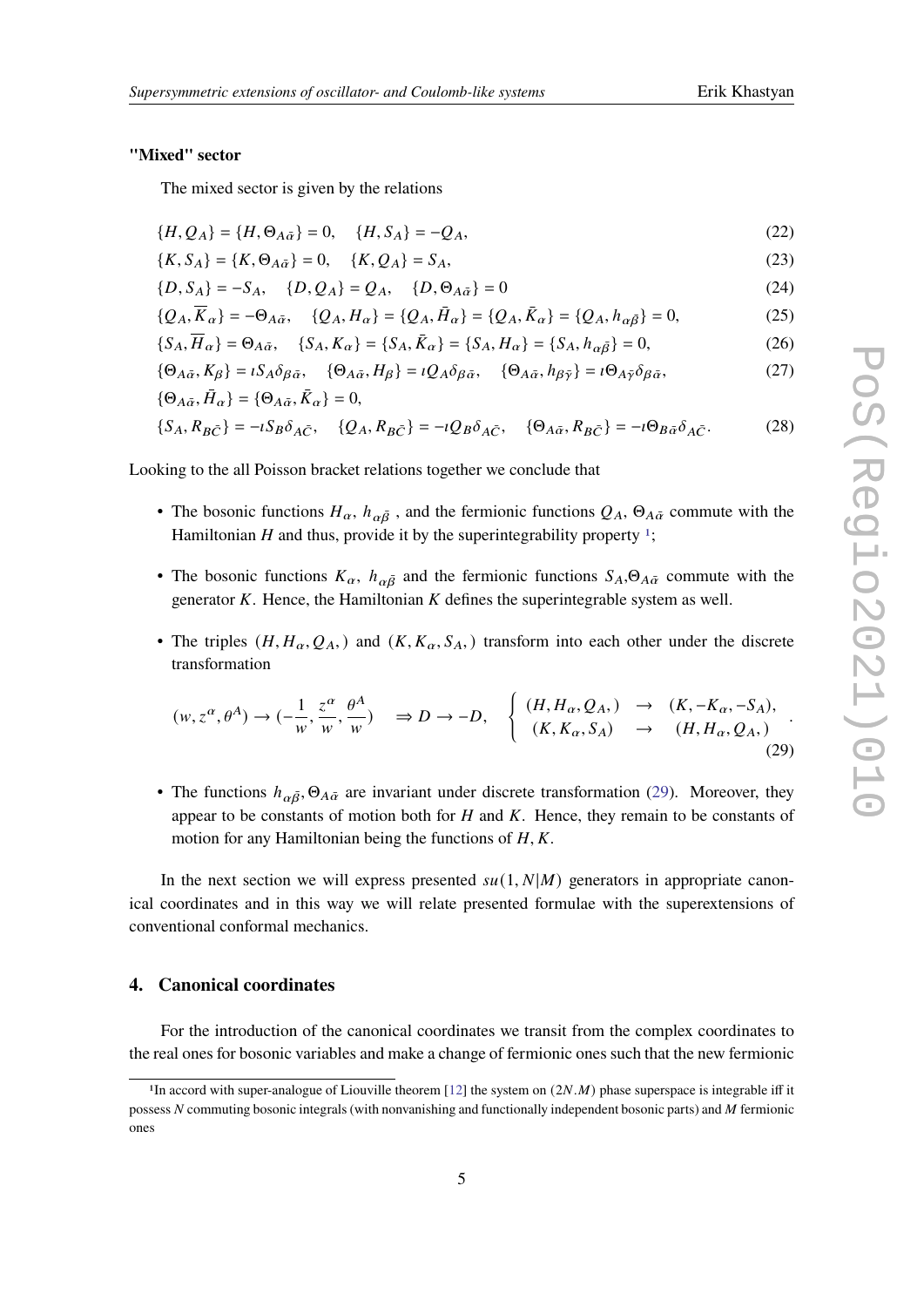variables will have canonical Poisson brackets. For this purpose we represent bosonic variables  $w$ ,  $z^{\alpha}$  as follows,

$$
w = x + iy
$$
,  $z^{\alpha} = q_{\alpha} e^{i\varphi_{\alpha}}$ , where  $y < 0$ ,  $q_{\alpha} \ge 0$ ,  $\varphi_{\alpha} \in [0, 2\pi)$ ,  $q^2 := \sum_{\alpha=1}^{N-1} q_{\alpha}^2 < -2y$ . (30)

Then we write down the symplectic/Kähler one-form and identify it with the canonical one

$$
\mathcal{A} = -\frac{g}{2} \frac{dw + d\bar{w} - i(z^{\alpha} d\bar{z}^{\alpha} - \bar{z}^{\alpha} dz^{\alpha}) + \theta^{A} d\bar{\theta}^{A} + \bar{\theta}^{A} d\theta^{A}}{i(w - \bar{w}) - z^{\gamma} \bar{z}^{\gamma} + i\theta^{C} \bar{\theta}^{C}}
$$
  

$$
:= p_{x} dx + \pi_{\alpha} d\varphi_{\alpha} + \frac{1}{2} \chi^{A} d\bar{\chi}^{A} + \frac{1}{2} \bar{\chi}^{A} d\chi^{A}
$$
(31)

After some calculations and canonical transformation  $(p_x, x) \rightarrow (-\frac{r^2}{2})$  $\frac{r^2}{2}, \frac{p_r}{r}$ ), one can obtain

$$
w = \frac{p_r}{r} - i\frac{I}{r^2}, \quad z^{\alpha} = \frac{\sqrt{2\pi_{\alpha}}}{r} e^{i\varphi_{\alpha}}, \quad \theta^A = \frac{\sqrt{2}}{r} \chi^A,
$$
 (32)

where

$$
\{r, p_r\} = 1, \quad \{\varphi_\beta, \pi_\alpha\} = \delta_{\alpha\beta}, \quad \{\chi^A, \bar{\chi}^B\} = \delta^{A\bar{B}}, \qquad \pi_a \ge 0, \quad \varphi^a \in [0, 2\pi), \quad r > 0. \tag{33}
$$

Hence,  $r, p_r, \varphi^{\alpha}, \pi_{\alpha}, \chi^A, \bar{\chi}^A$  define canonical coordinates. They expresses via initial ones as follows

<span id="page-5-0"></span>
$$
p_r = \frac{w + \bar{w}}{2} \sqrt{\frac{2}{A}}, \quad r = \sqrt{\frac{2}{A}}, \quad \pi_\alpha = \frac{z^\alpha \bar{z}^\alpha}{A}, \quad \varphi_\alpha = \arg(z^\alpha), \quad \chi^A = -\frac{\theta^A}{\sqrt{A}}, \quad c.c., \tag{34}
$$

where

$$
I = g + \sum_{\alpha=1}^{N-1} \pi_{\alpha} + \sum_{A=1}^{M} \iota \bar{\chi}^{A} \chi^{A} , \qquad A := \frac{\iota(w - \bar{w}) - z^{\gamma} \bar{z}^{\gamma} + \iota \theta^{C} \bar{\theta}^{C}}{g} = \frac{2}{r^{2}}.
$$
 (35)

In these canonical coordinates the isometry generators read

$$
H = \frac{p_r^2}{2} + \frac{I^2}{2r^2}, \quad K = \frac{r^2}{2}, \quad D = p_r r,
$$
\n(36)

$$
H_{\alpha} = \sqrt{\frac{\pi_{\alpha}}{2}} e^{-i\varphi_{\alpha}} \left( p_r - i \frac{I}{r} \right), \quad K_{\alpha} = r \sqrt{\frac{\pi_{\alpha}}{2}} e^{-i\varphi_{\alpha}}, \quad h_{\alpha \bar{\beta}} = \sqrt{\pi_{\alpha} \pi_{\beta}} e^{-i(\varphi_{\alpha} - \varphi_{\beta})}, \tag{37}
$$

$$
Q_A = \frac{\bar{\chi}^A}{\sqrt{2}} \left( p_r - i \frac{\sqrt{2I}}{r} \right), \quad S_A = \frac{\bar{\chi}^A}{\sqrt{2}} r, \quad \Theta_{A\bar{\alpha}} = \bar{\chi}^A \sqrt{\pi_{\alpha}} e^{i \varphi_{\alpha}}, \quad R_{A\bar{B}} = i \bar{\chi}^A \chi^B. \tag{38}
$$

# **5. Oscillator- and Coulomb-like Systems**

In  $[6]$  there are an examples of superintegrable deformations of  $N$ -dimensional oscillator and Coulomb systems on noncompact projective space  $\widetilde{\mathbb{CP}}^N$  playing the role of phase space were constructed. So, one can expect that on the phase superspace  $\widetilde{\mathbb{CP}}^{N|M}$  one can construct the supercounterparts of that systems, which presumably, possess (deformed)  $N = 2M$ ,  $d = 1$  Poincaré supersymmetry. Below we examine this question and show that our claim is corrects in some particular cases.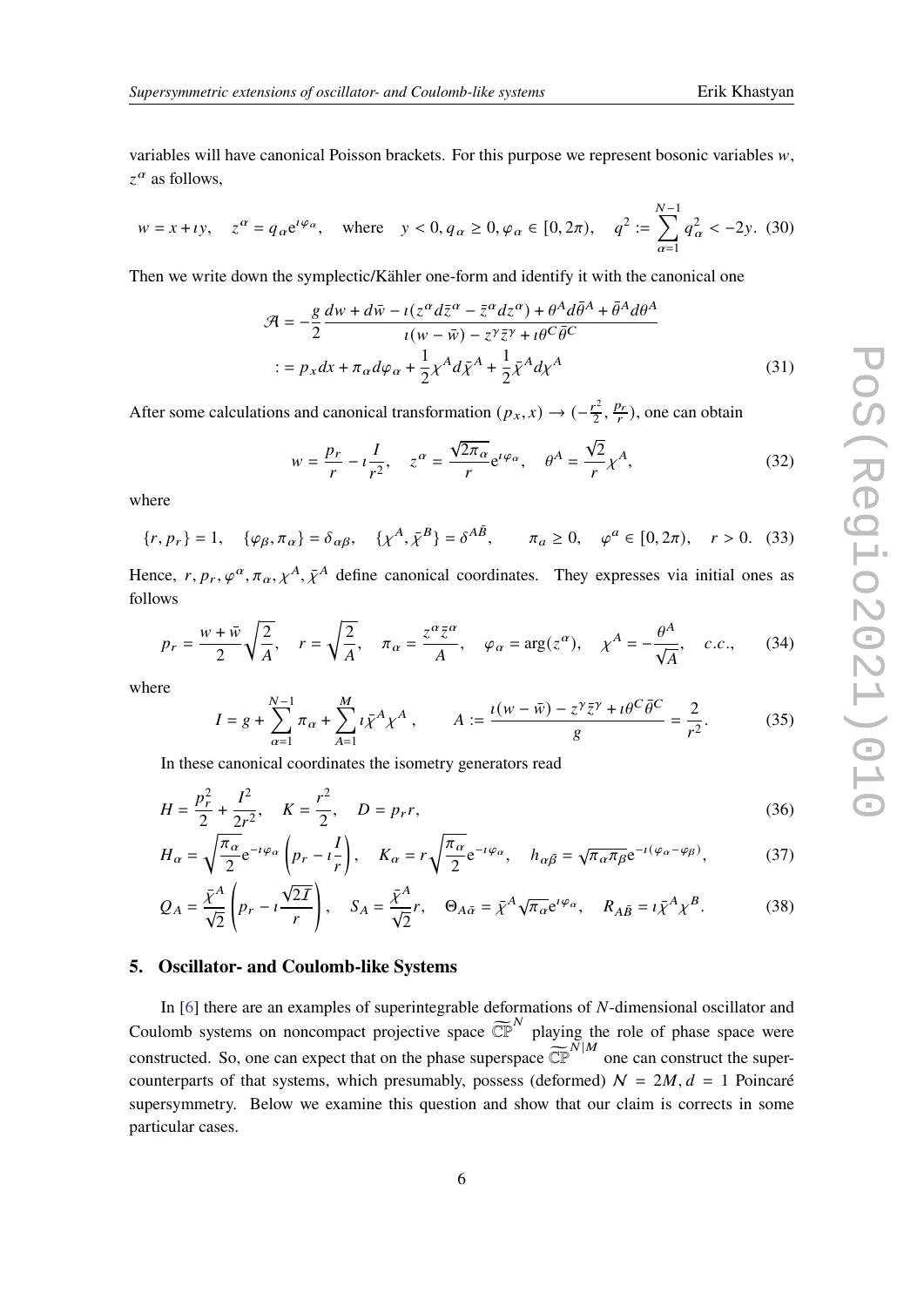### **5.1 Oscillator-like systems**

We define the supersymmetric oscillator-like system by the the phase space  $\widetilde{\mathbb{CP}}^{N|M}$  (equipped with the Poisson brackets [\(1\)](#page-1-0)) by the Hamiltonian

<span id="page-6-3"></span>
$$
H_{osc} = H + \omega^2 K, \tag{39}
$$

where the generators  $H, K$  are given by [\(5\)](#page-2-0). In canonical coordinates [\(34\)](#page-5-0)it reads

$$
H_{osc} = \frac{p_r^2}{2} + \frac{(g + \sum_{\alpha=1}^{N-1} \pi_\alpha + \sum_{A=1}^M \iota \bar{\chi}^A \chi^A)^2}{r^2} + \frac{\omega^2 r^2}{2}.
$$
 (40)

This system possesses the  $u(N)$  symmetry given by the generators  $h_{\alpha\bar{\beta}}$  defined in [\(6\)](#page-2-1)(among them  $N-1$  constants of motion  $\pi_{\alpha}$  are functionally independent), the  $u(M)$  R-symmetry given by the generators  $R_{A\bar{B}}$  [\(8\)](#page-2-3) as well as  $N-1$  hidden symmetries given by the generators

<span id="page-6-0"></span>
$$
M_{\alpha\beta} = (H_{\alpha} + \iota\omega K_{\alpha})(H_{\beta} - \iota\omega K_{\beta}) = \frac{\bar{z}^{\alpha}\bar{z}^{\beta}}{A^2}(w^2 + \omega^2) : \quad \{H_{osc}, M_{\alpha\beta}\} = 0,\tag{41}
$$

The generators [\(41\)](#page-6-0) and the  $su(N)$  generators  $h_{\alpha\bar{\beta}}$  form the following symmetry algebra

$$
\{h_{\alpha\bar{\beta}}, M_{\gamma\delta}\} = \iota \left(M_{\alpha\delta}\delta_{\gamma\bar{\beta}} + M_{\gamma\alpha}\delta_{\delta\bar{\beta}}\right), \quad \{M_{\alpha\beta}, M_{\gamma\delta}\} = 0,
$$
\n
$$
\{M_{\alpha\beta}, \overline{M}_{\gamma\delta}\} =
$$
\n
$$
(42)
$$

$$
i\left(4\omega^2 I h_{\alpha\bar{\delta}} h_{\beta\bar{\gamma}} - \frac{M_{\alpha\beta} \bar{M}_{\gamma\delta}}{h_{\alpha\bar{\gamma}}} \delta_{\alpha\bar{\gamma}} - \frac{M_{\alpha\beta} \bar{M}_{\gamma\delta}}{h_{\alpha\bar{\delta}}} \delta_{\alpha\bar{\delta}} - \frac{M_{\alpha\beta} \bar{M}_{\gamma\delta}}{h_{\beta\bar{\gamma}}} \delta_{\beta\bar{\gamma}} - \frac{M_{\alpha\beta} \bar{M}_{\gamma\delta}}{h_{\beta\bar{\delta}}} \delta_{\beta\bar{\delta}}\right),\tag{43}
$$

with  $I$  given by [\(16\)](#page-3-0) and summation over repeated indices is not assumed.

Besides, this system has a fermionic constants of motion  $\Theta_{A\bar{\alpha}}$  defined in [\(7\)](#page-2-2). Hence, it is superintegrable system in the sense of super-Liouville theorem, i.e. it has  $2N - 1$  bosonic and  $2M$ fermionic, functionally independent, constants of motion [\[12\]](#page-11-0).

Let us show, that for the even  $M = 2k$  this system possess the deformed  $N = 2k$  Poincaré supersymmetry, in the sense of papers [\[10\]](#page-10-3). For this purpose we choose the following Ansatz for supercharges

<span id="page-6-2"></span>
$$
Q_A = Q_A + \omega C_{AB} \bar{S}_B, \tag{44}
$$

with the constant matrix  $C_{AB}$  obeying the conditions

<span id="page-6-1"></span>
$$
C_{AB} + C_{BA} = 0, \qquad C_{AB}\overline{C}_{BD} = -\delta_{A\overline{D}} \tag{45}
$$

For sure, the condition [\(45\)](#page-6-1) assumes that *M* is an even number,  $M = 2k$ .

Calculating Poisson brackets of the functions [\(44\)](#page-6-2) we get

$$
\{Q_A, \bar{Q}_B\} = H_{osc}\delta_{AB}, \qquad \{Q_A, Q_B\} = -i\omega\mathcal{G}_{AB}, \qquad \{\bar{Q}_A, \bar{Q}_B\} = i\omega\bar{\mathcal{G}}_{AB}, \qquad (46)
$$

where

$$
\mathcal{G}_{AB} := C_{AC} R_{B\bar{C}} + C_{BC} R_{A\bar{C}},
$$
  

$$
\mathcal{G}_{\bar{A}\bar{B}} := \bar{\mathcal{G}}_{AB} = \bar{C}_{AC} R_{C\bar{B}} + \bar{C}_{BC} R_{C\bar{A}},
$$
(47)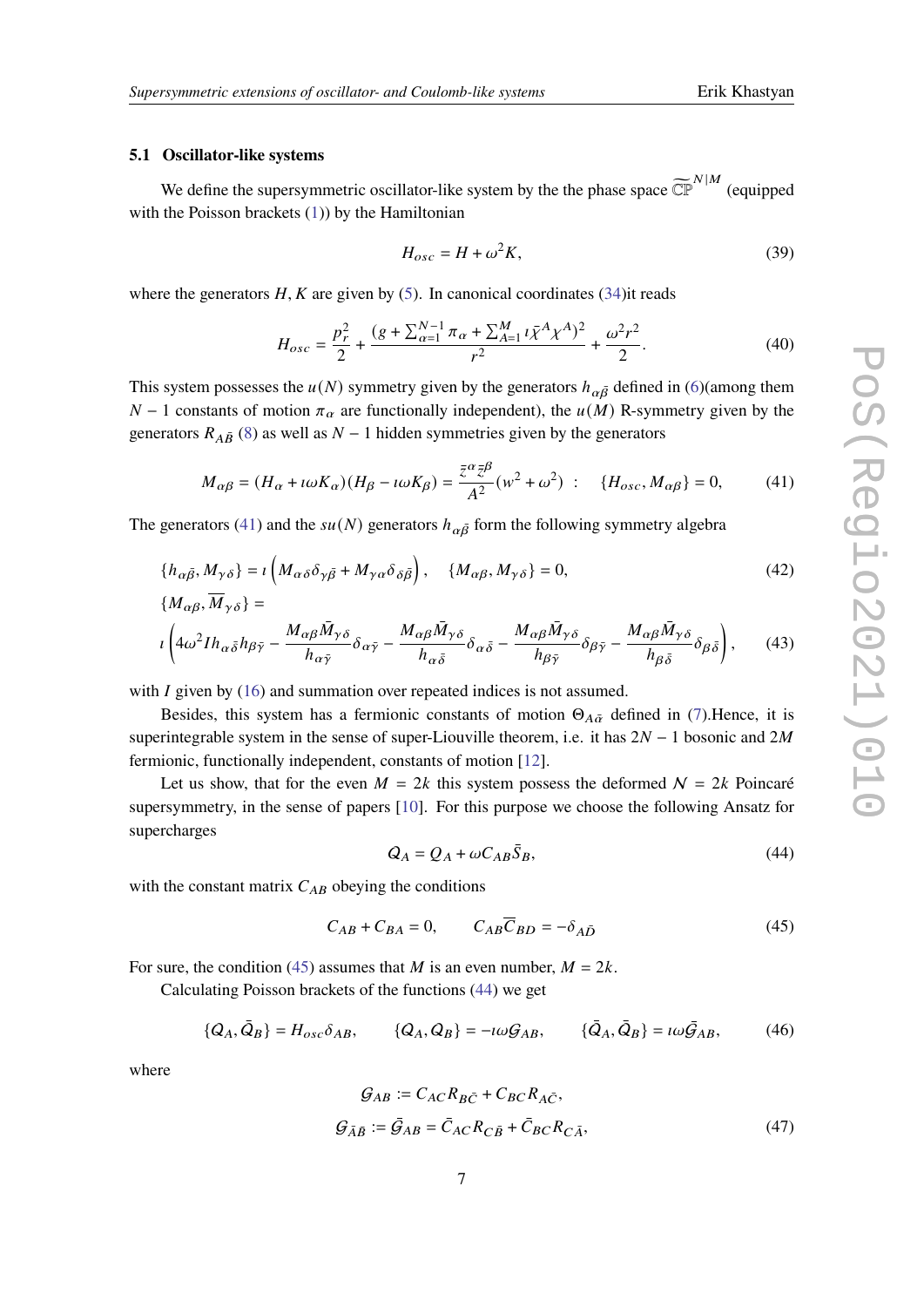$\bar{\mathcal{G}}_{AB} = \bar{C}_{AC}\bar{C}_{DB}\mathcal{G}_{DC}.$ 

Then we get that the algebra of generators  $Q_A$ ,  $\mathcal{H}_{osc}$ ,  $\mathcal{R}_A^B$  is closed indeed:

$$
\{Q_A, H_{osc}\} = \omega C_{AB} Q_B, \qquad \{G_{AB}, H_{osc}\} = 0,\tag{48}
$$

$$
\{Q_A, \mathcal{G}_{BC}\} = \iota(C_{AB}Q_C + C_{AC}Q_B), \qquad \{Q_A, \bar{\mathcal{G}}_{BC}\} = -\iota(\bar{C}_{BD}Q_D\delta_{A\bar{C}} + \bar{C}_{CD}Q_D\delta_{A\bar{B}}). \tag{49}
$$

Hence, for the  $M = 2k$  the above oscillator-like system [\(39\)](#page-6-3) possesses deformed  $N = 4k$  supersymmetry. In the particular case  $M = 2$  the choice of the matrix  $C_{AB}$  is unique(up to unessential phase factor):  $C_{AB} := e^k \varepsilon_{AB}$ . In that case the above relations define the superalgebra  $su(1|2)$ deformation of  $N = 4$  Poincaré supersymmetric mechanics studied in details in [\[10\]](#page-10-3). For the  $k \ge 2$ the choice of matrices  $C_{AB}$  is not unique, and we get the family of deformed  $N = 4k$  Poincaré supersymmetric mechanics.

Let us present other deformed  $N = 2M$  Poincaré supersymmetric systems whose bosonic part is different from those of [\(39\)](#page-6-3) but nevertheless, has the oscillator potential.

For this purpose we choose another ansatz for supercharges (in contrast with previous case  $M$ is not restricted to be even number)

$$
\widetilde{Q}_A = Q_A + \iota \omega S_A. \tag{50}
$$

These supercharges generates the  $su(1|M)$  superalgebra, and thus generalizes the systems consid-ered in [\[10\]](#page-10-3) to arbitrary  $M$ ,

$$
\{\tilde{Q}_A, \tilde{\bar{Q}}_B\} = \mathcal{H}_{osc}\delta_{AB} - \omega \mathcal{R}_B^A, \quad \{\tilde{Q}_A, \tilde{Q}_B\} = 0, \quad \{\mathcal{R}_A^B, \mathcal{R}_C^D\} = \iota(\mathcal{R}_A^D \delta_C^B - \mathcal{R}_C^B \delta_A^D) \tag{51}
$$

$$
\{\widetilde{Q}_A, \mathcal{R}_B^C\} = \iota \left( \frac{1}{M} \widetilde{Q}_A \delta_{B\bar{C}} + \widetilde{Q}_B \delta_{A\bar{C}} \right), \quad \{\widetilde{Q}_A, \mathcal{H}_{osc}\} = \iota \omega \frac{2M - 1}{M} \widetilde{Q}_A,\tag{52}
$$

where

<span id="page-7-0"></span>
$$
\mathcal{H}_{osc} := H_{osc} - \omega (I + \frac{1}{M} \sum_C R_{C\bar{C}}), \qquad \mathcal{R}_A^B := R_{A\bar{B}} - \frac{1}{M} \delta_A^B \sum_C R_{C\bar{C}}
$$
(53)

with  $I$  defined by [\(16\)](#page-3-0). Hence, the Hamiltonian get the additional bosonic term proportional to the Casimir of conformal group. In canonical coordinates [\(34\)](#page-5-0) it reads

$$
\mathcal{H}_{osc} = \frac{p_r^2}{2} + \frac{I}{r^2} + \frac{\omega^2 r^2}{2} - \omega \left( \sqrt{2I} + \frac{1}{M} (\bar{\chi} \chi) \right).
$$
 (54)

This Hamiltonian, seemingly, describes the oscillator-like systems specified by the presence of external magnetic field.

So, choosing  $\widetilde{\mathbb{CP}}^{N|M}$  as a phase superspace, we can easily construct superintegrable oscillatorlike systems which possess deformed  $N = 2M$ ,  $d = 1$  Poincaré supersymmetry.

### **5.2 Coulomb-like systems**

Now, let us construct on the phase space  $\widetilde{\mathbb{CP}}^{N|M}$  with the Poisson bracket relations [\(1\)](#page-1-0), the Coulomb-like system given by the Hamiltonian

$$
H_{Coul} = H + \frac{\gamma}{\sqrt{2K}},\tag{55}
$$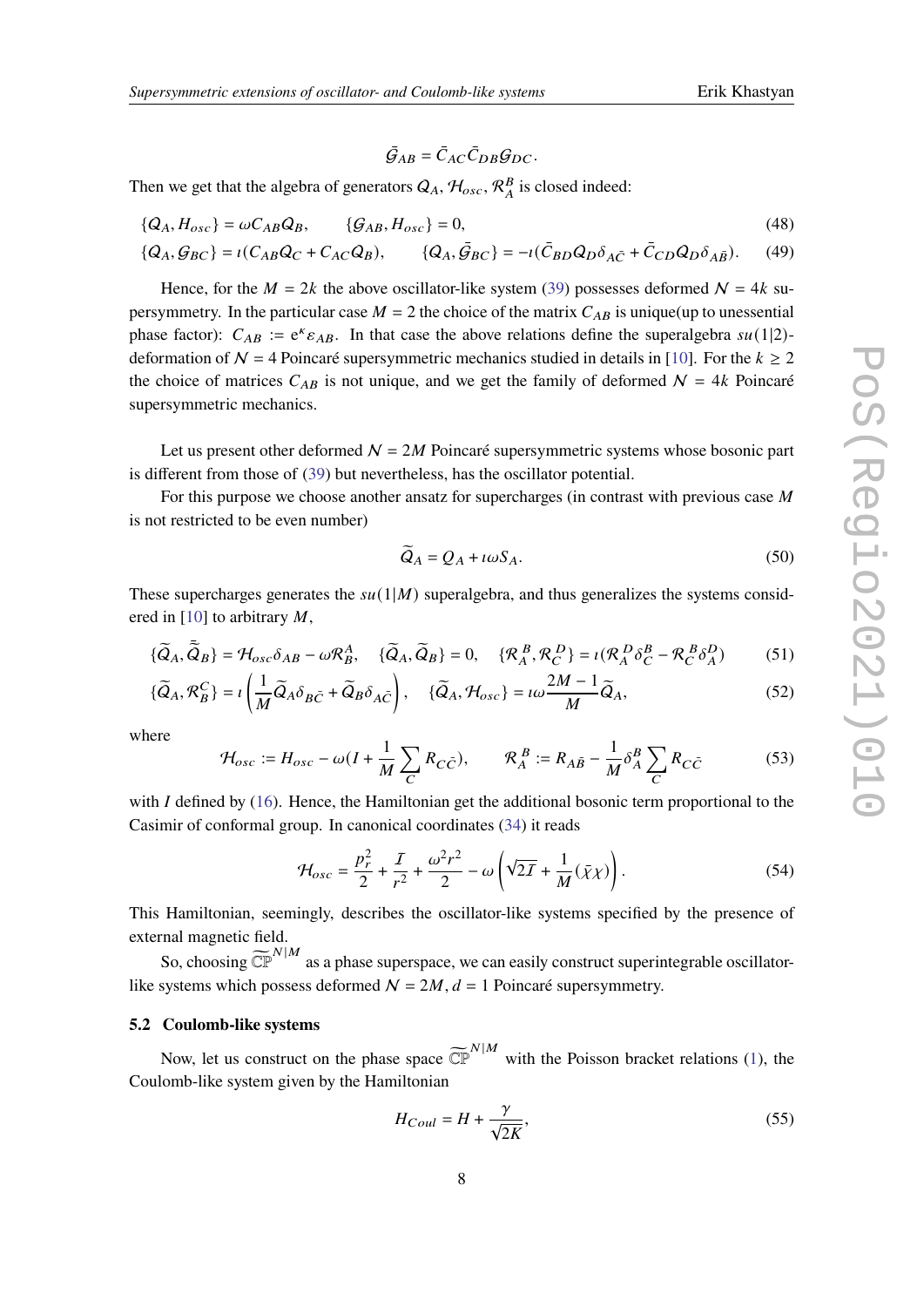where the generators  $H, K$  are defined by [\(5\)](#page-2-0).

The bosonic constants of motion of this system are given by the  $u(N-1)$  symmetry generators  $h_{\alpha\beta}$ , and by the  $N-1$  additional constants of motion

$$
R_{\alpha} = H_{\alpha} + \iota \gamma \frac{K_{\alpha}}{I\sqrt{2K}} \; : \quad \{H_{Coul}, R_{\alpha}\} = \{H_{Coul}, h_{\alpha\bar{\beta}}\} = 0,\tag{56}
$$

where  $H_{\alpha}$ ,  $K_{\alpha}$ ,  $\eta_{\alpha\bar{\beta}}$  are defined by [\(6\)](#page-2-1). These generators form the algebra

$$
\{R_{\alpha}, \bar{R}_{\bar{\beta}}\} = -i\delta_{\alpha\bar{\beta}} \left( H_{Coul} - \frac{i\gamma^2}{2I^2} \right) + \frac{i\gamma^2 h_{\alpha\bar{\beta}}}{2I^3}, \quad \{h_{\alpha\bar{\beta}}, R_{\gamma}\} = i\delta_{\gamma\bar{\beta}} R_{\alpha}, \quad \{R_{\alpha}, R_{\beta}\} = 0. \tag{57}
$$

Besides, proposed system has 2M fermionic constants of motion given by  $\Theta_{A\bar{\alpha}}$ , and  $u(M)$  Rsymmetry given by  $R_{A\bar{B}}$ . Hence, it is superintegrable in the sense of super-Liouville theorem [\[12\]](#page-11-0). So, we constructed the maximally superintegrable Coulomb problem with dynamical  $SU(1, N|M)$ superconformal symmetry which inherits all symmetries of initial bosonic system.

One can expect, that in analogy with oscillator-like system, our Coulomb-like system would possess (deformed)  $N = 2M$ -super-Poincaré symmetry for  $M = 2k$  and  $\gamma > 1$ . However, it is not a case.

Indeed, let us choose the following Ansatz for supercharges

$$
Q_A = Q_A + \sqrt{2\gamma} C_{AB} \frac{\bar{S}_B}{(2K)^{3/4}},
$$
\n(58)

with the constant matrix  $C_{AB}$  obeying the conditions [\(45\)](#page-6-1),  $M = 2k$  and  $\gamma > 0$ .

Calculating their Poisson brackets we find

$$
\{Q_A, \bar{Q}_B\} = H_{Coul}\delta_{A\bar{B}} + \frac{3}{2} \frac{\sqrt{2\gamma}}{(2K)^{7/4}} \left( S_A \bar{C}_{BD} S_D + \bar{S}_B C_{AD} \bar{S}_D \right),\tag{59}
$$

$$
\{Q_A, Q_B\} = -\frac{i\sqrt{2\gamma}}{2(2K)^{3/4}} (C_{BD} \mathcal{R}_A^D + C_{AC} \mathcal{R}_B^D), \quad \{Q_A, \mathcal{R}_B^C\} = -iQ_B \delta_{A\bar{C}},
$$
(60)

where  $\mathcal{R}_B^A$  is defined in [\(53\)](#page-7-0).

Further calculating the Poisson brackets of  $Q_A$  with the generators appearing in the r.h.s. of the above expressions we get that the superalgebra is not closed. For example,

$$
\{Q_A, H_{Coul}\} = \frac{3\gamma}{(2K)^{3/2}} S_A + \frac{\sqrt{2\gamma}}{(2K)^{3/4}} C_{AB} \left(\bar{Q}_B - \frac{3}{4K} \bar{S}_B D\right). \tag{61}
$$

Hence, proposed supercharges do not yield closed deformation of  $N = 2M$ -super-Poincaré algebra.

Let us choose another ansatz for supercharges (as above we assume that  $\gamma > 0$ )

$$
\widetilde{Q}_A = Q_A + \iota \sqrt{2\gamma} e^{i\frac{\pi}{2}} \frac{S_A}{(2K)^{3/4}},\tag{62}
$$

which yields

$$
\{\widetilde{Q}_A, \widetilde{\bar{Q}}_B\} = \mathcal{H}_{Coul} \delta_{A\bar{B}} + \frac{\sqrt{2\gamma}}{2(2K)^{3/4}} \mathcal{R}_A^B, \qquad \{\widetilde{Q}_A, \widetilde{Q}_B\} = 0,
$$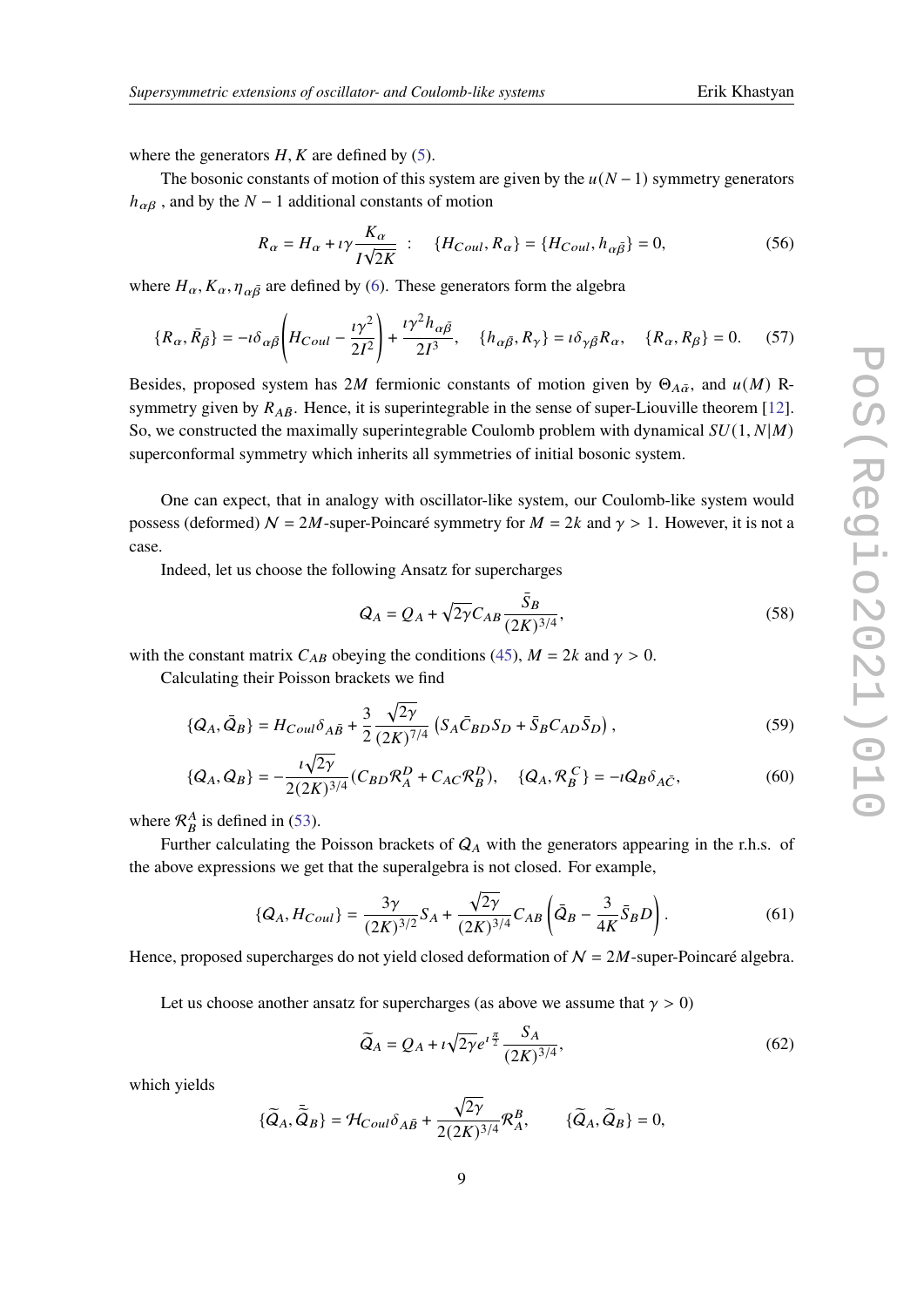$$
\{\widetilde{Q}_A, \mathcal{R}_B^C\} = \iota \left( \frac{1}{M} \widetilde{Q}_A \delta_{B\bar{C}} - \widetilde{Q}_B \delta_{A\bar{C}} \right),\tag{63}
$$

where

$$
\mathcal{H}_{Coul} = H_{Coul} - \frac{\sqrt{2\gamma}}{(2K)^{3/4}} \left( I - \frac{1}{2M} \sum_{C} R_{C\bar{C}} \right),\tag{64}
$$

with *I* and  $\mathcal{R}_B^A$  are defined, respectively, in [\(16\)](#page-3-0) and [\(53\)](#page-7-0). In canonical coordinates [\(34\)](#page-5-0) this Hamiltonian reads

$$
\mathcal{H}_{Coul} = \frac{p_r}{2} + \frac{I}{r^2} + \frac{\gamma}{r} - \frac{\sqrt{2\gamma}}{r^{3/2}} \left( g + \sum_{\alpha} \pi_{\alpha} + \frac{2M - 1}{2M} (\bar{\chi}\chi) \right). \tag{65}
$$

However, one can easily check that proposed supercharges do not yield closed deformation of Poincaré superalgebra as well, e.g.

$$
\{\widetilde{Q}_A, \frac{\mathcal{R}_B^C}{(2K)^{3/4}}\} = \frac{\iota}{(2K)^{3/4}} \left(\frac{1}{M} \widetilde{Q}_A \delta_{B\bar{C}} - \widetilde{Q}_B \delta_{A\bar{C}}\right) + \frac{3}{2} \frac{S_A}{(2K)^{7/4}} \mathcal{R}_B^C
$$
(66)

So, proposed superextensions of Coulomb-like systems, being well-defined from the viewpoint of superintegrability, do not possess neither  $N = 2M$  supersymmetry, no its deformation. The  $su(1, N|M)$  superalgebra plays the role of dynamical algebra of that systems.

### **Acknowledgments**

First and foremost I would like to acknowledge professor Armen Nersessian and professor and Sergey Krivonos, whose invaluable support made this work possible. As well as, I acknowledge a partial financial support of Armenian Science Committee (grant 20RF-023, 21AG-1C062, 21AA-1C001) and of the Regional Doctoral Program on Theoretical and Experimental Particle Physics sponsored by VolkswagenStiftung and Armenian Committee of Science.

# **References**

- <span id="page-9-0"></span>[1] S. Kobayashi, K. Nomizu, *Foundations of Differential Geometry*, Vol. 2 (Wiley Classics Library)[1969].
- [2] D. Karabali and V. P. Nair, *Quantum Hall effect in higher dimensions,* Nucl. Phys. B **641** (2002) 533 [hep-th/0203264]. B. P. Dolan and A. Hunter-McCabe, *Ground state wave functions for the quantum Hall effect on a sphere and the Atiyah-Singer index theorem,* J. Phys. A : Math. Theor. **53** (2020)215306 arXiv:2001.02208 [hep-th].
- [3] S. N. M. Ruijsenaars and H. Schneider, *A New Class of Integrable Systems and Its Relation to Solitons,* Annals Phys. **170** (1986) 370. S. N. M. Ruijsenaars, *Complete Integrability of Relativistic Calogero-moser Systems and Elliptic Function Identities,* Commun. Math. Phys. **110** (1987) 191; *Action-angle maps and*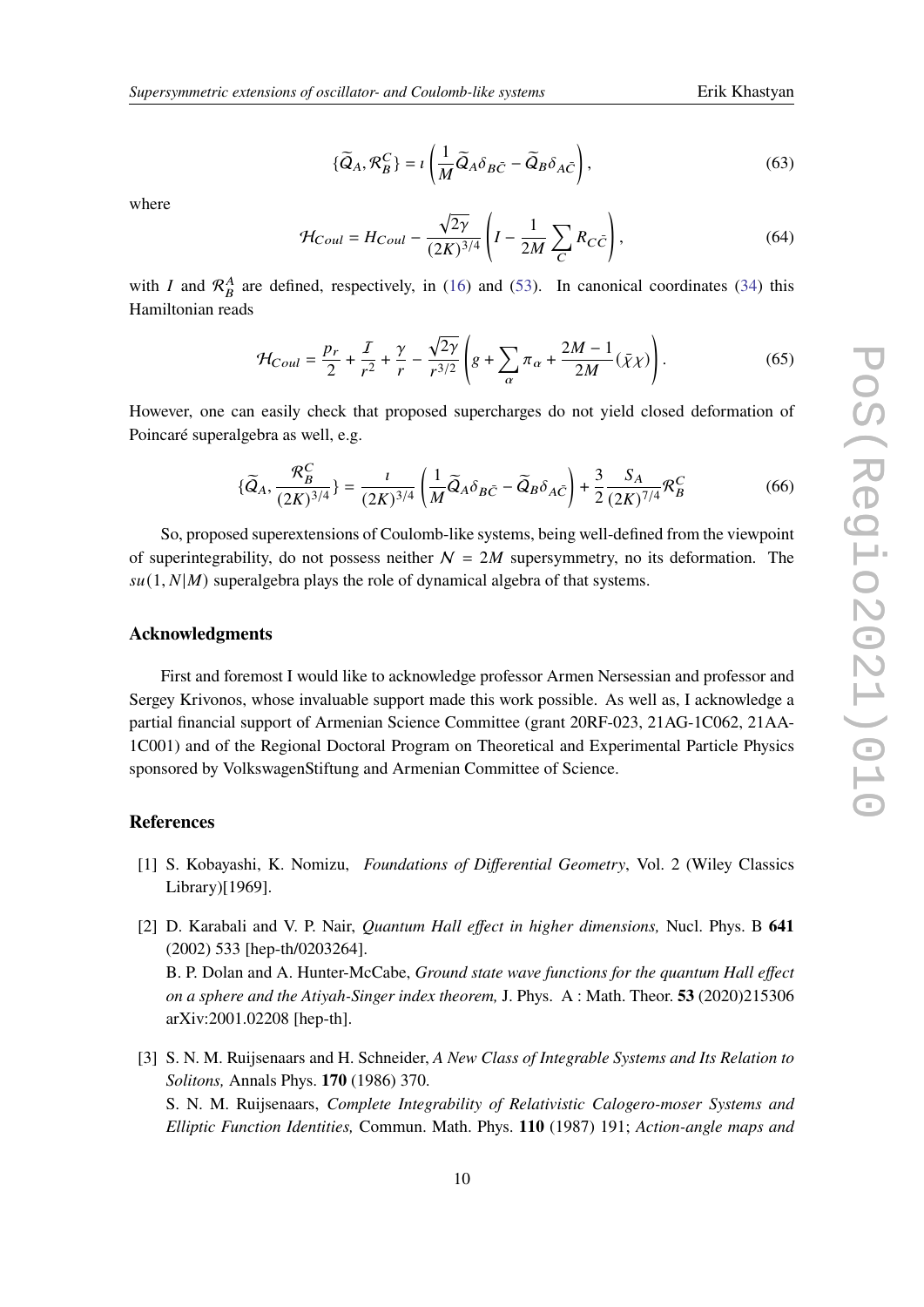*scattering theory for some finitedimensional integrable systems. III. Sutherland type systems and their duals*. Publ.Res.Inst.Math.Sci.Kyoto,**31**(1995), 247-353

J. F. van Diejen, L. Vinet, " *The Quantum Dynamics of the Compactified Trigonometric Ruijsenaars-Schneider Model*, Commun. Math. Phys. **197**(1998), 33-74 [arXiv:math/9709221[math-ph]]

L. Feher and T. F. Görbe, *Trigonometric and elliptic Ruijsenaars-Schneider systems on the complex projective space,* Lett. Math. Phys. **106** (2016) no.10, 1429 (2016)

- <span id="page-10-0"></span>[4] T. Hakobyan and A. Nersessian, *Lobachevsky geometry of (super)conformal mechanics,* Phys. Lett. A **373** (2009) 1001 [arXiv:0803.1293 [hep-th]].
- <span id="page-10-2"></span>[5] E. Khastyan, S. Krivonos, and A. Nersessian, *Kähler geometry for su*(1, N|M)-superconformal *mechanics* Phys. Rev. D 105, 025007 – Published 7 January 2022
- <span id="page-10-1"></span>[6] E. Khastyan, A. Nersessian and H. Shmavonyan, *Noncompact*  $\mathbb{CP}^N$  as a phase space of *superintegrable systems,* Int. J. Mod. Phys. A **36** (2021) 2150055 [arXiv:2003.10002 [mathph]]
- [7] O. M. Khudaverdian and A. P. Nersessian, "Even and odd symplectic and Kahlerian structures on projective superspaces," J. Math. Phys. **34** (1993) 5533 [hep-th/9210091].
- [8] B.A.Dubrovin, A.T.Fomenko, S.P.Novikov, *Modern Geometry-Mrthods and Applications. Part I: The Geometry of Surfaces, Transformation Groups, and Fields* Springer-Verlag New York, 1992
- [9] T. Hakobyan, S. Krivonos, O. Lechtenfeld and A. Nersessian, *Hidden symmetries of integrable conformal mechanical systems,* Phys. Lett. A **374** (2010) 801 [arXiv:0908.3290 [hep-th]]. O. Lechtenfeld, A. Nersessian and V. Yeghikyan, *Action-angle variables for dihedral systems on the circle,* Phys. Lett. A **374** (2010) 4647 [arXiv:1005.0464 [hep-th]]. T. Hakobyan, A. Nersessian and V. Yeghikyan, *Cuboctahedric Higgs oscillator from the Calogero model,* J. Phys. A **42** (2009) 205206 [arXiv:0808.0430 [math-ph]].

<span id="page-10-3"></span>[10] E. Ivanov and S. Sidorov, *Deformed Supersymmetric Mechanics,* Class. Quant. Grav. **31** (2014) 075013 [arXiv:1307.7690 [hep-th]]; *Super Kähler oscillator from* (2|1) *superspace,* J. Phys. A **47** (2014), 292002 [arXiv:1312.6821 [hep-th]]; *Long multiplets in supersymmetric mechanics,* Phys. Rev. D **93** (2016) no.6, 065052 [arXiv:1509.05561 [hep-th]]. E. Ivanov, S. Sidorov and F. Toppan, *Superconformal mechanics in* (2|1) *superspace,* Phys. Rev. D **91** (2015) no.8, 085032 [arXiv:1501.05622 [hep-th]].

E. Ivanov, O. Lechtenfeld and S. Sidorov, (2|2) *supersymmetric mechanics,* JHEP **11** (2016), 031 [arXiv:1609.00490 [hep-th]].

E. Ivanov, A. Nersessian, S. Sidorov and H. Shmavonyan, *Symmetries of deformed supersymmetric mechanics on Kähler manifolds,* Phys. Rev. D **101** (2020) no.2, 025003 [arXiv:1911.06290 [hep-th]].

[11] A.Nersessian *Elements of (super-)Hamiltonian Formalism* Lect. Notes Phys. **698** (2006) 139- 188